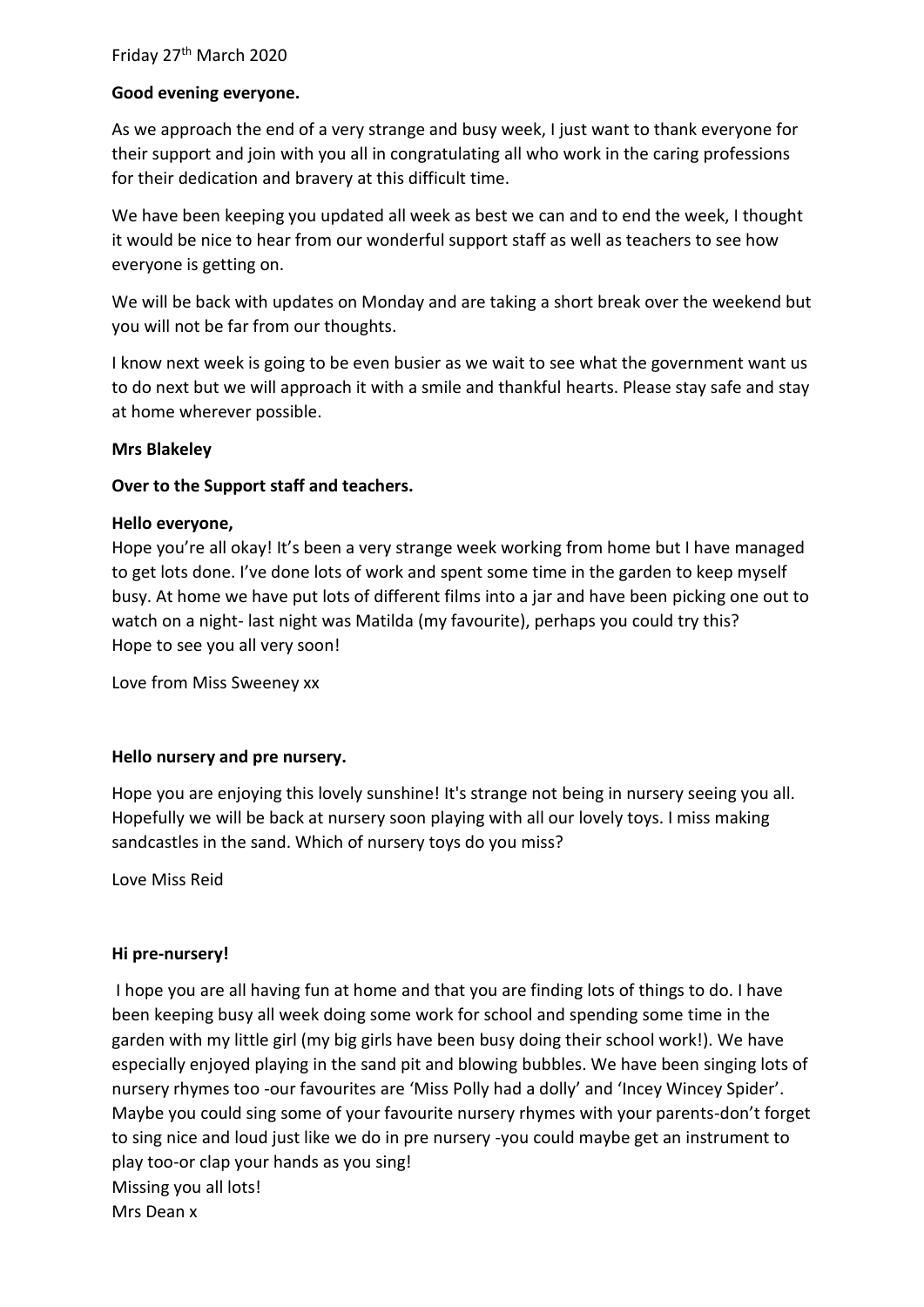#### **Hi Pre-nursery**

I hope you are all okay and keeping busy doing lots of fun things at home. It's been very strange working at home and not seeing you all. To keep busy I have been doing my school work and done lots of sewing too. I have really missed having fun with you all, but especially miss sharing our lovely stories with you. Maybe you could share a book with someone in your family. My favourite story is Handa's surprise, what's your favourite? Hope I see you all soon

Love Mrs Mallaby x

#### **Hello Reception Children,**

I hope you're all ok and keeping busy at home. I have been busy this week doing work from home, remember to practice your phonics at home too. I have also been keeping busy reading, what books have you all been reading? You could write a review on your favourite book and draw a picture. All of the teddies are busy practicing their phonics and Cheeky Monkey said he has been reading his favourite book to the other teddies. Can you guess his favourite book, here are some clues. The main character is a dog, he has a best friend called Tiger and he has a toy called Sock Thing. Miss you all and can't wait till we are all back at school having lots of fun playing and reading our favourite stories together. Love from

Miss. Barwick and all the teddies.

### **Hello Pre-nursery and nursery,**

Hope you've been having lots of fun whilst we've been off school. I've been very busy this week doing lots of writing and sticking photos in your fabulous learning stories. I'll look forward to sharing them with you when we are back at school. I have been taking Betty (my dog), on walks and cutting the grass in my garden whilst the sun has been shining. Tomorrow I plan to bake some cupcakes just like the ones we make in nursery.

See you all soon

Love Miss Alderson

#### Hello **Year 1s**,

I hope you are all working hard and keeping yourself safe. This week I have kept myself busy by starting the day with the Jo Wick's PE session - I hope you have been joining in too.

Then I have been spending part of the days doing boring thinks like cleaning and ironing. I also have to keep my eye on my children and make sure they are completing their work from school too. I'm really missing doing my daily phonics sessions as you know phonics is my favourite thing but I now have lots of time to plan more fun and exciting activities for when we return back to school (which hopefully won't be too long). Mrs Blakeley has also keeping me busy and has set me some online work to do to keep me learning also. You still have to learn when you are old like me!

#### Stay safe!

Love Mrs Darby xx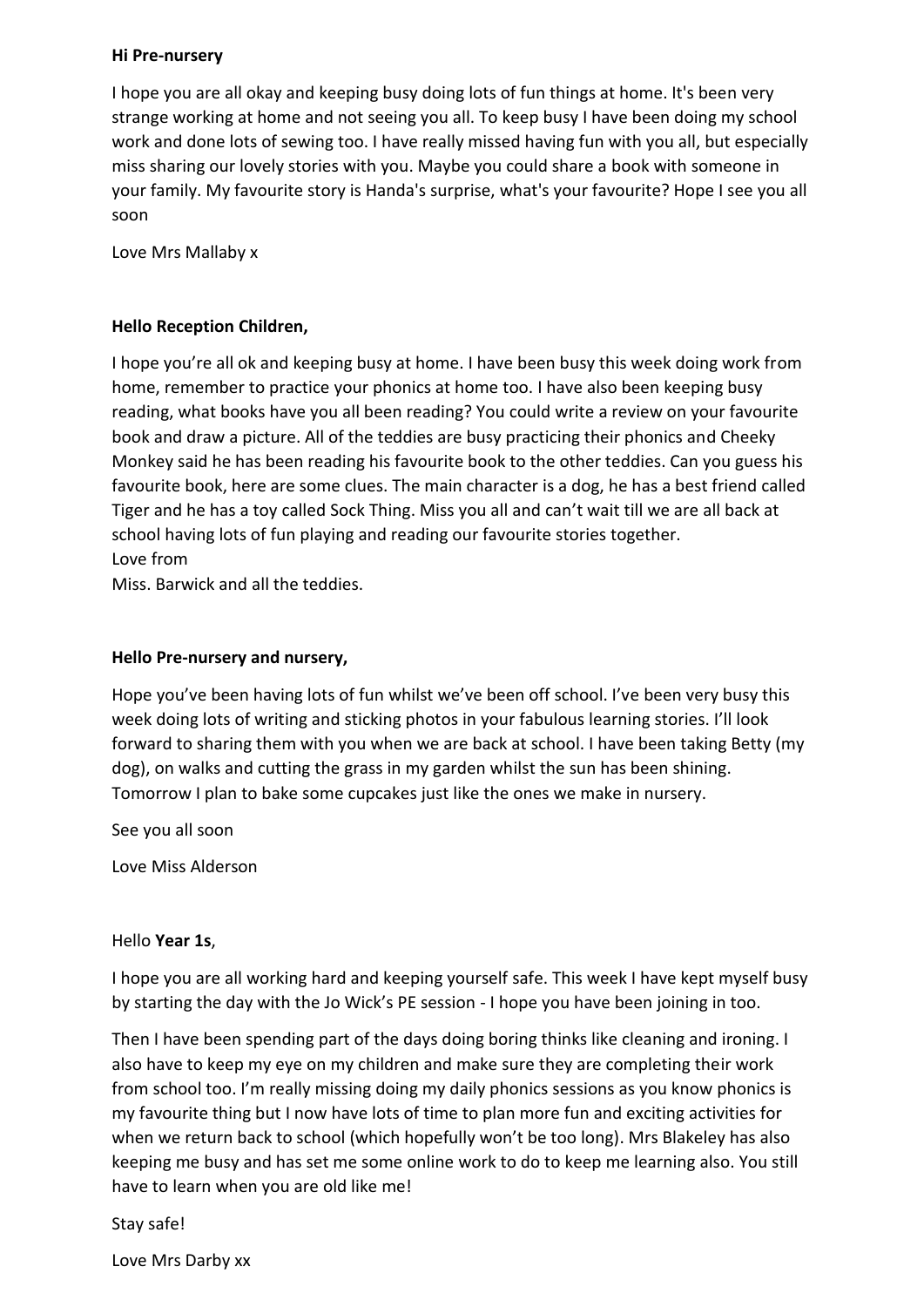# **Hi Year 2,**

Hope you are all enjoying your days and completing lots of work. I have tried to keep myself busy every day doing different jobs for school and I've also been going on a nice long walk. I'm missing working with you all and I can't wait to see you all again.

Mr Cameron xx

## **Hello children**,

I hope you have had a busy, fun start to this crazy time. I went into school on Monday to spend a fun day with 10 children. Tuesday, I visited my elder mum to make sure she was ok and take her some food I'd made. Wednesday, I did some housework and painting.

Then unfortunately I pulled my back and have been laid up since. I intend to do my own homework which consist of some training to help in my role as a TA.

Keep safe and hope to see you soon,

Mrs Robinson

## **Hello everyone,**

Every morning 9 till 9.30 we've been doing P.E with Joe Wicks,

I've been doing lots of work with Oscar to keep us busy. We've completed lots of work on English: we've wrote setting descriptions, character description, completed some sentence work and some spelling activities. For maths I have been completing some of my own worksheets and I've been busy making clocks with Oscar to help with telling the time. We've also been doing lots of history and geography work so we can learn more about the Roman army and also facts about Europe.

In the afternoons, we have been in the garden playing a selection of sporting activities like football, tennis, golf and badminton or like today we did a long walk out and about talking about what we could see around us.

Stay safe, Mrs Oakley xxx

#### **Hi children,**

Wow, what a strange week it has been. I hope you are all well and working hard but more importantly staying safe! Make sure that you enjoy this extra time with your family making memories. I have been spending lots of time in the garden planting lots of new flowers. I am really looking forward to getting back to school and finding out all the lovely things you have been up to.

Take care and stay safe, Mrs Treloar x

#### **Hello children,**

I'm missing you all so much during our time away from school, hopefully it won't be for too long! With all the lovely sunshine we have had, my back garden is spotless - I have been doing lots of tidying up. I have also been chilling out on the sofa watching lots of films and staying safe. Doctor Dolittle is amazing, did you know ostriches can't swim? We definitely need to watch this film in class, with popcorn!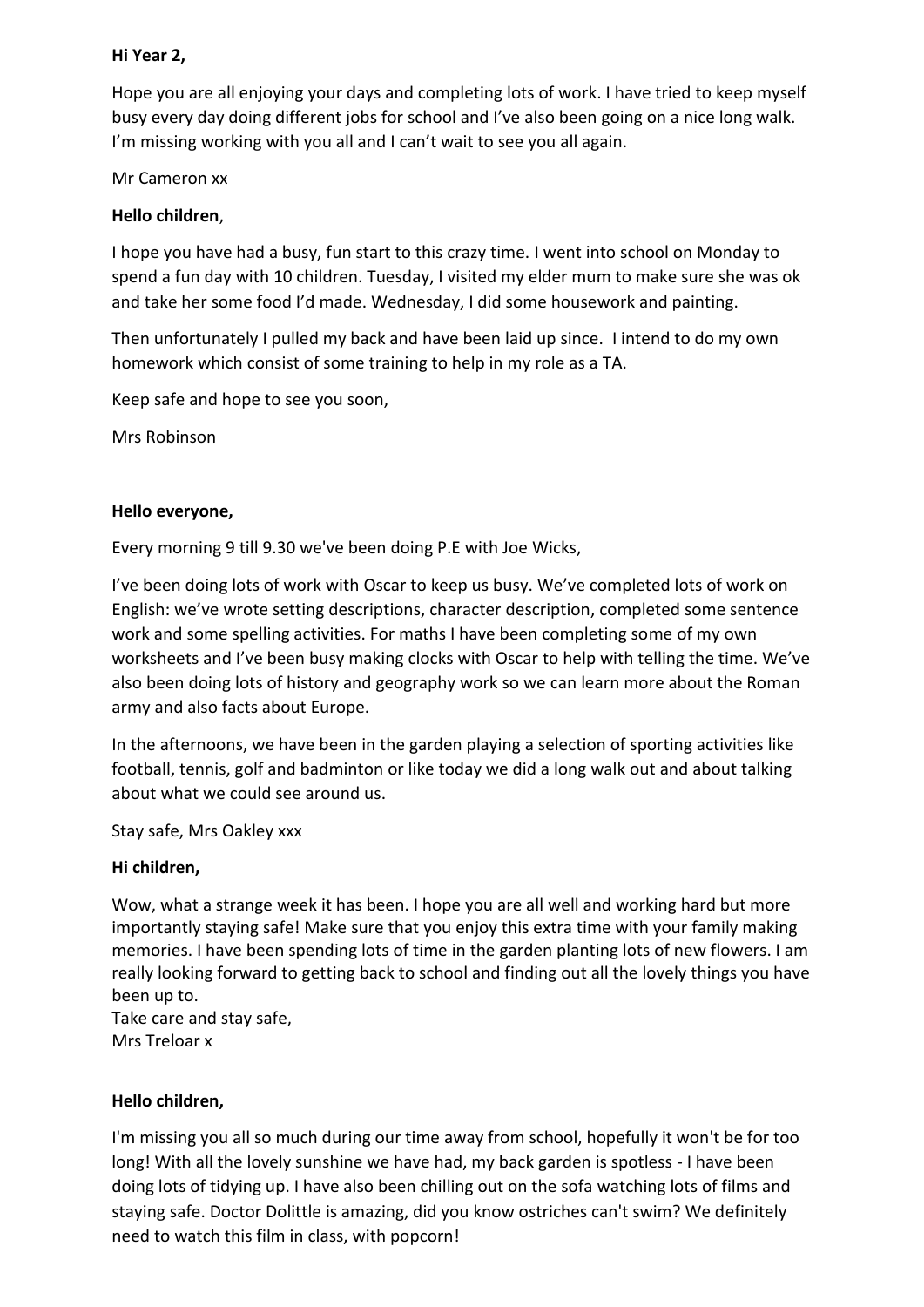I look forward to seeing you all soon, Keep busy Miss Hood x

#### **Hello everyone,**

I hope everyone is finding things to do whilst at home. I wasn't feeling great at first but once I had started to feel better I decided to do some baking, I made cornflake bake, cheese and onion quiche and butterfly cakes, however it won't last long in our house ha ha.

I have also kept the birds fed even though I think there's plenty of food for them now spring is here. I am going to do some gardening over the weekend if the weather stays lovely. Hope you are all spending time doing nice things around the house  $\circlearrowright$  take care everyone.

Miss Ferguson

# **Hello Year 6**.

Hopefully you are all well and keeping busy. We are now a week in so I was wondering how you were all doing. Update me. I have been writing reports giving me a big look at our months together. Very proud of the progress you have all made. My own children have also bought themselves the Disney Plus Channel so my nights are consumed with that. Tell me about you and your days. I am interested. Mr Emmerson

[pemmerson@handale.rac.sch.uk](mailto:pemmerson@handale.rac.sch.uk)

# **Hello SLC,**

Day 5 of not being able to teach you lovely lot. I am really missing all your lovely smiles and listening to your wonderful stories. Well today I started with Joe Wicks, wow! I think I will ache tomorrow - have any of you been doing this as your daily exercise? I have also been finishing off your summer reports which made me smile, thinking of all the wonderful things you have done this year. Please email me if you can, I'd love to hear about what you have been doing at home.

Keep Smiling, Miss Kendall

[ekendall@handale.rac.sch.uk](mailto:ekendall@handale.rac.sch.uk)

#### **Good afternoon Year 3,**

Hope you are all well? You've nearly finished week 1 so, well done! I got a few jobs done yesterday to keep me busy. I've received some emails/pictures about what some of you have been up too - looks like you're working hard. Have a good weekend and remember to stay safe Miss Tyson (&)

[styson@handale.rac.sch.uk](mailto:styson@handale.rac.sch.uk)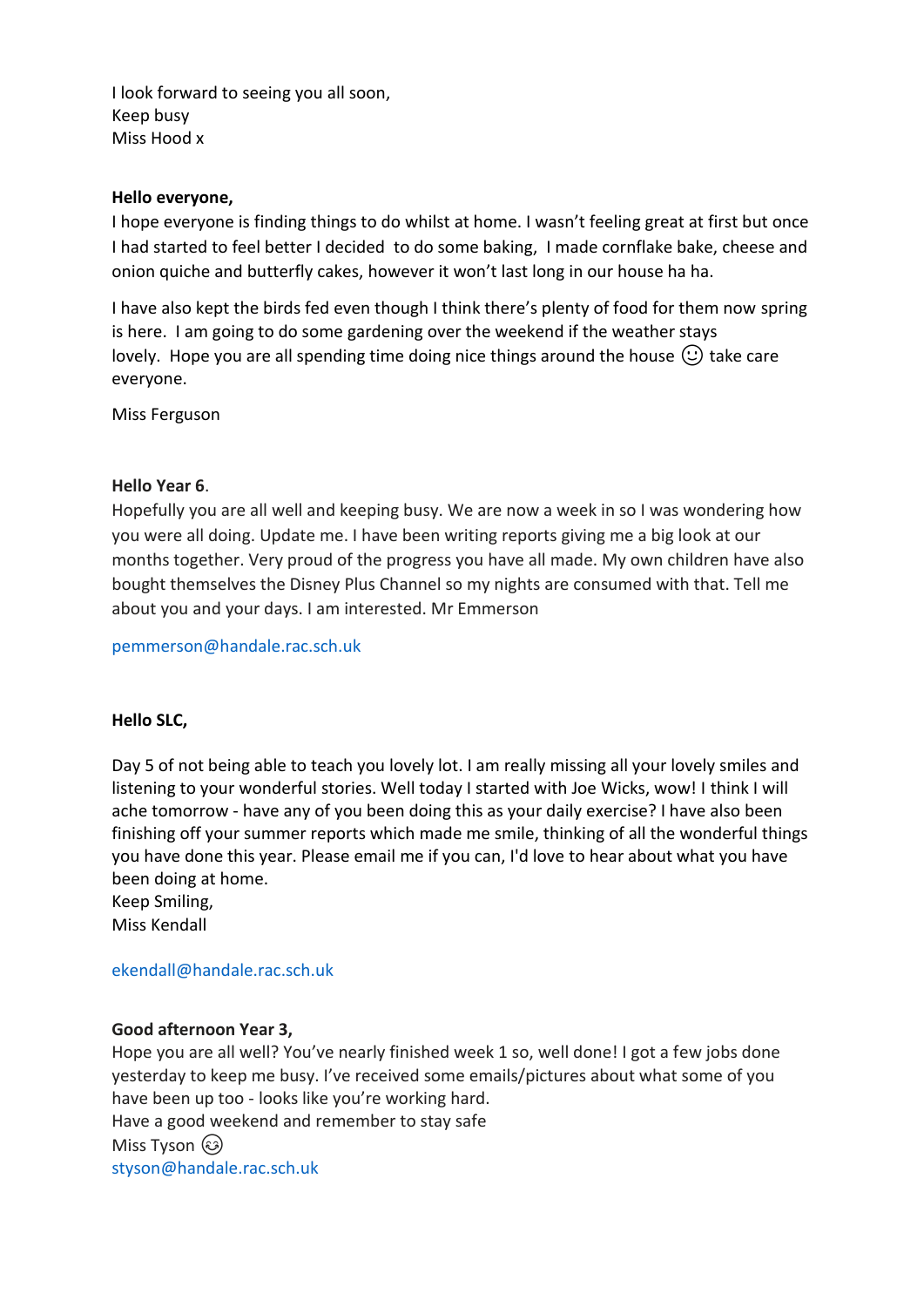### **Hello Year 3,**

I hope you have enjoyed your first week of home schooling and have managed to make the most of the sunshine we have had. I have been in school today and it was very quiet without you all. We did some chalking today and I think you will agree that it is excellent! If you have some tape and chalks you could have a go too, it looks great on pavements, fences or walls.

Enjoy the weekend, Mrs Brodie and Mrs Porter [nbrodie@handale.rac.sch.uk](mailto:nbrodie@handale.rac.sch.uk)



## **Hello Reception Children**

Miss Barwick and I hope you are all okay and being really good and helping out at home.

This is the end of our first week at home – and it has been a really strange one! I'm working at my kitchen table looking out across my garden. Whilst it has been nice and sunny, I've had the door open so I can listen to all the different bird song. Have a good day today and please make sure you do your daily jobs. Remember to count up to 30 and back down from 30 to 1. Do your doubles from 1 + 1 to 5 + 5. Play 'Show me' with someone in your house. Remember to do the 'REALLY' hard one too!

#### With Love

Mrs Skirving and Miss Barwick [eskirving@handale.rac.sch.uk](mailto:eskirving@handale.rac.sch.uk)

#### **Hi Year 4**

It's Friday, one more last day of work before a weekend of rest. I hope you've all worked super hard over the week and enjoyed your learning. I am missing you all but we will hopefully get back to normal soon. I have spent my day food shopping, working and tonight I'm going to go on a bike ride. My challenge for the weekend is for you to write me a fantasy story about dragons, using these skills; sentences of three for action, adjectival phrases, range of powerful openers, boastful language and a range of sentence types. Please send them into me so I can have a read.

Thanks Mr Farrier [rfarrier@handale.rac.sch.uk](mailto:rfarrier@handale.rac.sch.uk)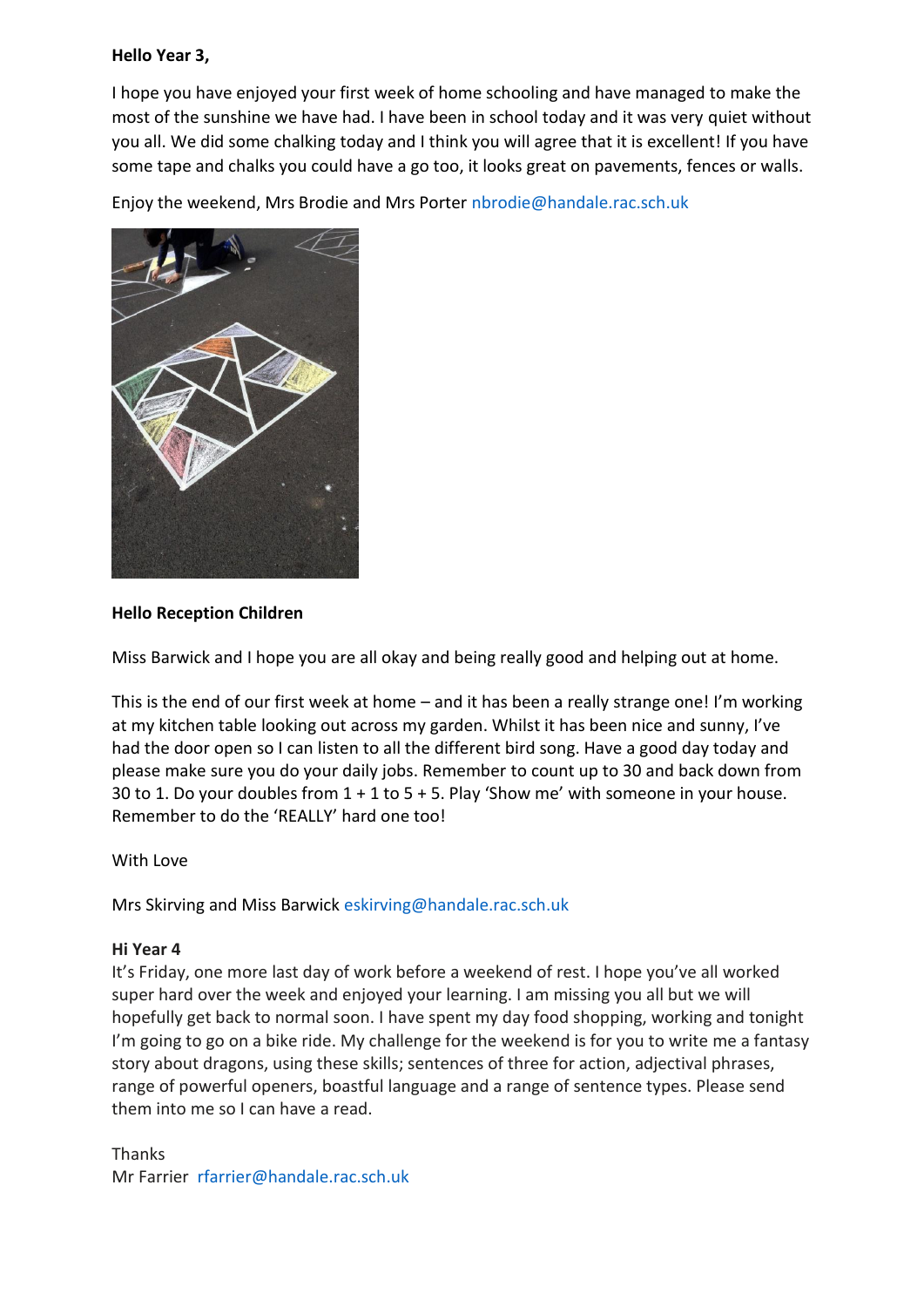## **Good morning Year 1,**

I hope you are well and keeping busy. I have just finished day 5 of PE with Joe. I've done the exercises every day and I feel great  $\beta$ ! Have you been doing something active everyday? How does it make you feel? Could you design your own exercise plan? Maybe you could design one and send it in to Joe Wicks so he could share it with the world! This weekend, I am planning to carry on sorting my front garden out and doing lots of yoga. I will watch a film tomorrow night to relax. What's your favourite film and why? Could you write a review about it, telling people what you think about the film? Send your reviews to me. I'd love to read them. Could you also build models over the weekend? I would love to see some of your creations.

Enjoy the weekend, keep busy and take care. Lots of love, Miss Khanam

#### [rhkanam@handale.rac.sch.uk](mailto:rhkanam@handale.rac.sch.uk)

## **Hello Year 5,**

I hope you're all staying safe. I've been watching the news this morning and it reports that the Prime Minister and Prince of Wales have both tested positive for the virus, which goes to show you that anyone really can get it. I've also on my Kindle and enjoying a good book- I hope you're all making sure you are still reading aloud to your parents as often as you can. Stay safe,

Mr Bell [lbell@handale.rac.sch.uk](mailto:lbell@handale.rac.sch.uk)

## **Hello Nursery,**

We hope you are all keeping busy.

The photo we are sending today is from last night. We went onto Mrs Lister's step at 8 o'clock and we clapped to say thank you to all our nurses and doctors for looking after us. Lots of other people in Mrs Lister's street were doing the same thing. We wonder if you did that at your house.

We also noticed that a lot of the houses had rainbow pictures in the window. Mrs Lister told us that they are there to cheer everybody up. If you haven't already perhaps you could do a rainbow picture and pop it in your window.

We hope to see you soon,

Love from

Morning Floppy and Afternoon Floppy xx [clister@handale.rac.sch.uk](mailto:clister@handale.rac.sch.uk)